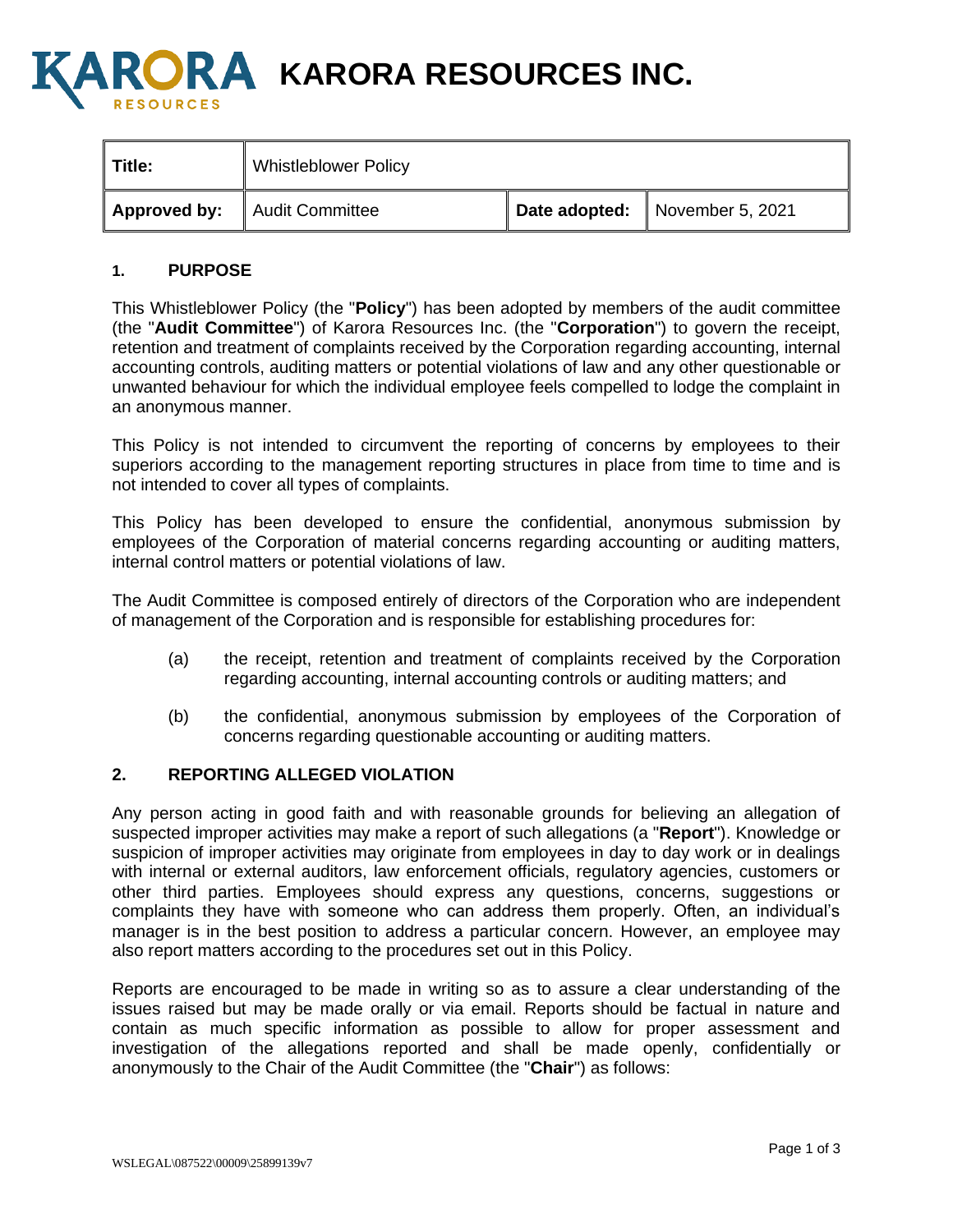

USA and Canada: 833-961-3671 All other countries: 800-603-2869 E-mail: reports@lighthouse-services.com (must include the Corporation's name with report) Fax: (215) 689-3885 (must include the Corporation's name with report)

C/O Ms. Wendy Kei Chair of the Audit Committee of Karora Resources Inc.

The Corporation will handle all Reports with discretion and with due regard for the privacy of the reporting employee. There are, however, certain circumstances where disclosure may be required and confidentiality cannot be guaranteed.

## **3. INVESTIGATION OF COMPLAINTS**

Upon receipt of a Report, the Chair of the Audit Committee will make a determination on as to whether a reasonable basis exists for commencing an investigation for an alleged violation or complaint. If the Chair of the Audit Committee concludes an investigation is warranted, it shall take the appropriate measures to implement a thorough investigation of the allegations in the Report and will refer it to the Audit Committee.

The Audit Committee shall decide whether it will be the responsibility of the Audit Committee or of management to investigate the Report.

- (a) If the Audit Committee determines that management will investigate the Report, the Audit Committee will notify the Chief Executive Officer of the Corporation in writing of that determination. Management shall thereafter promptly investigate the Report and shall report the results of its investigation, in writing, to the Audit Committee. Management shall be free, in its discretion, to engage outside auditors, counsel or other experts to assist in the investigation and in the analysis of results.
- (b) If the Audit Committee determines that it will investigate the Report, the Audit Committee shall promptly determine what professional assistance, if any, it needs in order to conduct the investigation. The Audit Committee shall be free in its discretion to engage outside auditors, counsel or other experts to assist in the investigation and in the analysis of results.

The Audit Committee is ultimately responsible for determining the validity of each complaint and fashioning, with the input of its advisors and management, if requested, the appropriate corrective action.

The Chair shall notify the person submitting the Report of the outcome of the investigation of the Report.

## **4. NO RETALIATION**

Employees should feel confident to report violations as described above or to assist in investigations of such alleged violations. The Corporation will not tolerate retaliation or